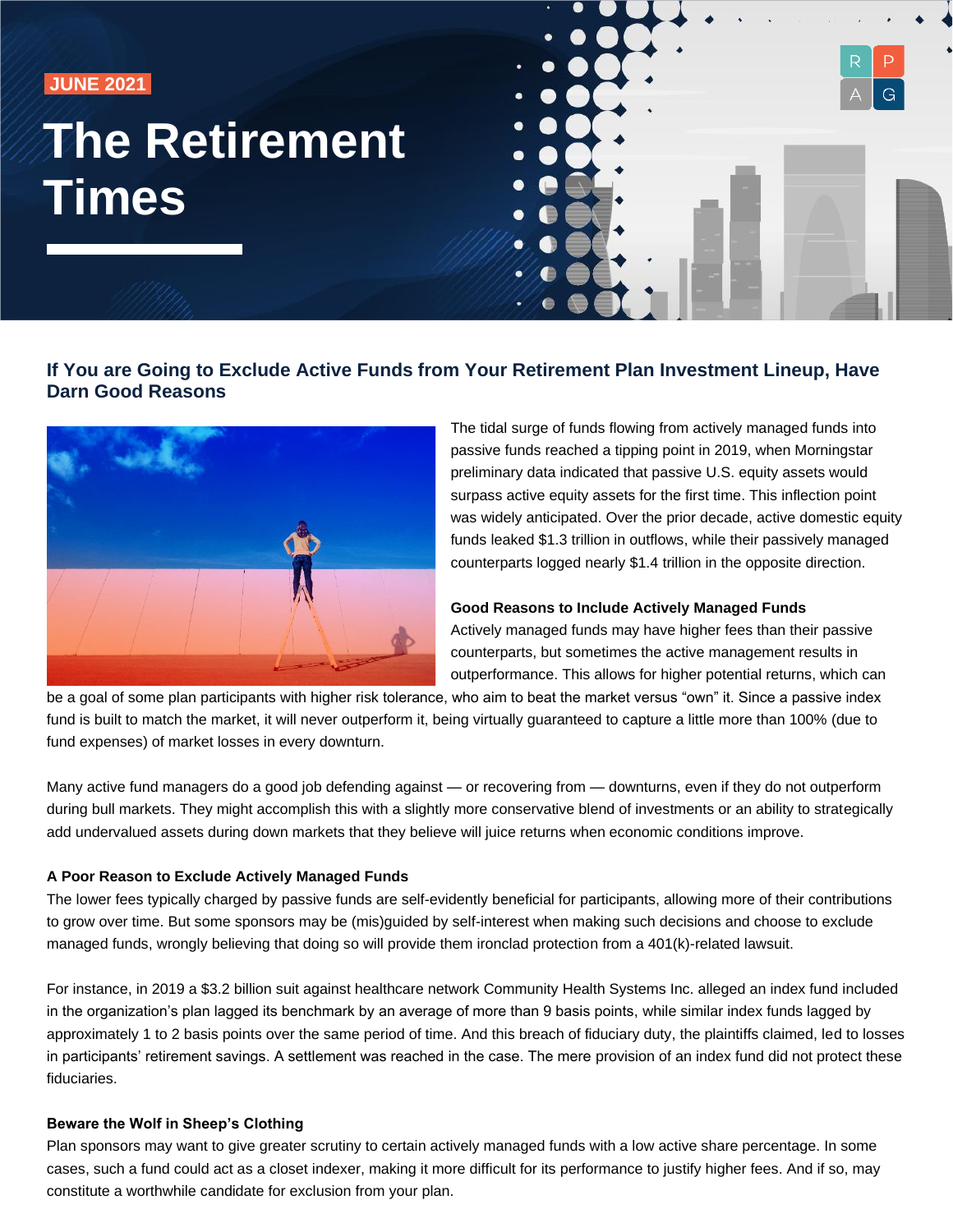### **No One-Size-Fits-All Answer**

Constructing a retirement plan investment menu offering a wide array of choice, performance and risk characteristics requires care and consideration. But remember that there's no ERISA mandate to always select the lowest cost funds. Instead, fiduciaries should make a reasoned evaluation of whether a fund's offerings and fees are justified by its performance and value for participants.

#### Sources

<https://www.plansponsor.com/in-depth/choosing-passive-active-funds-consider-end-result/> <https://www.plansponsor.com/report-lays-out-causes-and-consequences-of-erisa-lawsuits/> [https://www.morningstar.com/content/dam/marketing/shared/pdfs/Research/Fund\\_Flows\\_August2019\\_Final.pdf](https://www.morningstar.com/content/dam/marketing/shared/pdfs/Research/Fund_Flows_August2019_Final.pdf) <https://www.investmentnews.com/401k-lawsuits-get-more-complex-2-170301> <https://www.dol.gov/general/topic/retirement/fiduciaryresp>

# **What is the status on allowing 401(k) match for student loan payments?**

A newly proposed Senate bill by Senate Finance Chairman Ron Wyden, would enable participants to continue saving for retirement while repaying their student debt even in the event that they can't afford to make their own contributions to a 401(k) plan. This feature could be offered at the option of the employer and would apply only for expenses pertaining to higher education.

Also, student loan payments would be eligible to earn "matching" 401(k) retirement contributions from employers under a bill introduced on Thursday, April 29 by Senate Finance Chairman Ron Wyden.



You may recall that last year, the U.S. froze payments and interest for all federal student loans in response to the coronavirus pandemic. Those protections are expected to remain in place at least through the end of September.

# **Caveat** *Guarantor*

Retirement income products, or in-plan annuity options, have been available for over a decade but their utilization has been stagnant due to concerns about price, portability, and convertibility. With the recent market volatility in 2020 and recent passing of the SECURE Act, we have seen an industry push towards the research, development, and implementation of what are now referred to as "guaranteed income products."



# **How should plan fiduciaries select and monitor these products?**

Guaranteed income products bridge the gap between defined benefit and defined contribution plans. The last point of interest for these types of products occurred circa 2012, when the Department of Labor (DOL) last released guidance and brought this need to the surface. While there was little uptake at the time due to high prices and participant risk in the case of plan conversion, we are now able to revisit these concerns with some alleviation from the SECURE Act. At present fiduciaries are waiting with bated breath for the safe harbor guidance to be issued by the Department of Labor.

### **How do Retirement Income products work?**

Many large recordkeepers and insurance companies offer, or are beginning to offer, retirement income products in one of three major categories: guaranteed lifetime withdrawal benefit (GLWB), immediate income annuities, and managed payout products.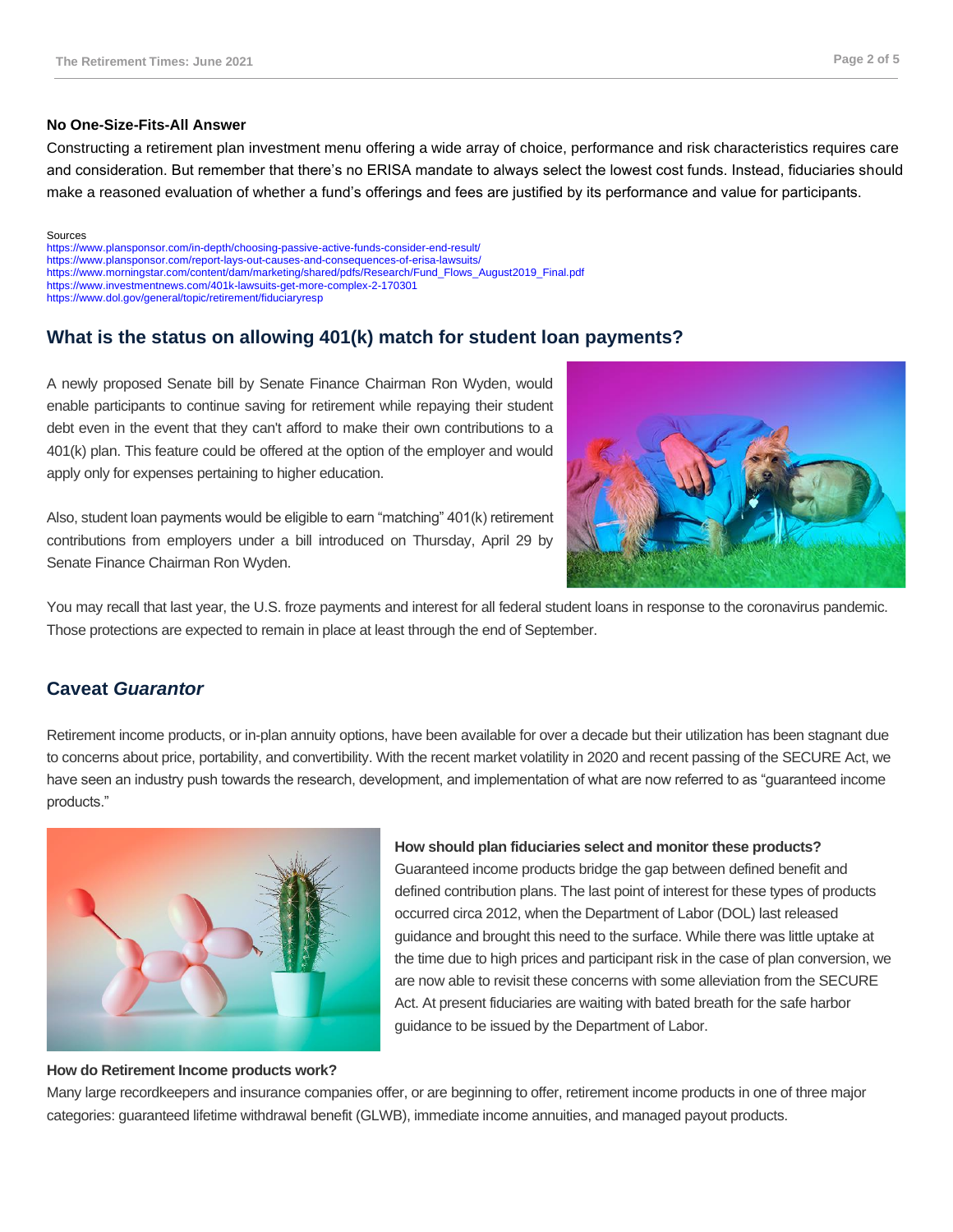

### **Guaranteed Lifetime Withdrawal Benefit (GLWB)**

GLWB products, true to their name, guarantee a participant to receive fixed payments for the span of their lifetime. In common practice, these products are linked to a target date series and overlayed with insurance contracts that guarantee the payout, regardless of market conditions. Participants who opt into a GLWB will make per-pay-period contributions to the product and will see it grow in coordination with the associated target date fund. The participant contributions and growth are aggregated and referred to as an income base, in which the value of the insurance contracts is then compared. At the time the participant enters retirement, the current income base is used to set fixed distributions for life.

### **Immediate Income Annuities**

An immediate income annuity is a qualified plan distribution that allows a participant to convert their vested assets into a termed payout. This structure does not have any linkage to underlying investments but give participants the option to roll their assets directly from their target date series, or other investments, into the product to realize the fixed distribution benefit.

### **Managed Payout**

Managed payout products, like the other two products, offer ongoing distributions to invested participants, but these payments can vary. There are two types of managed payout products. In the first type, the total assets contributed to the product will be invested and, for the agreed term, a portion of the principal and growth will be paid out as the distribution. The second type of managed payout product offers fixed payment amounts but will pay distributions up until the remaining assets are zero.

# **Participant Corner**

# **ONLINE SECURITY TIPS FROM THE DEPARTMENT OF LABOR**

You can reduce the risk of fraud and loss to your retirement account by following these basic rules:



# • **REGISTER, SET UP AND ROUTINELY MONITOR YOUR ONLINE ACCOUNT**

- o Maintaining online access to your retirement account allows you to protect and manage your investment.
- o Regularly checking your retirement account reduces the risk of fraudulent account access.
- o Failing to register for an online account may enable cybercriminals to assume your online identify.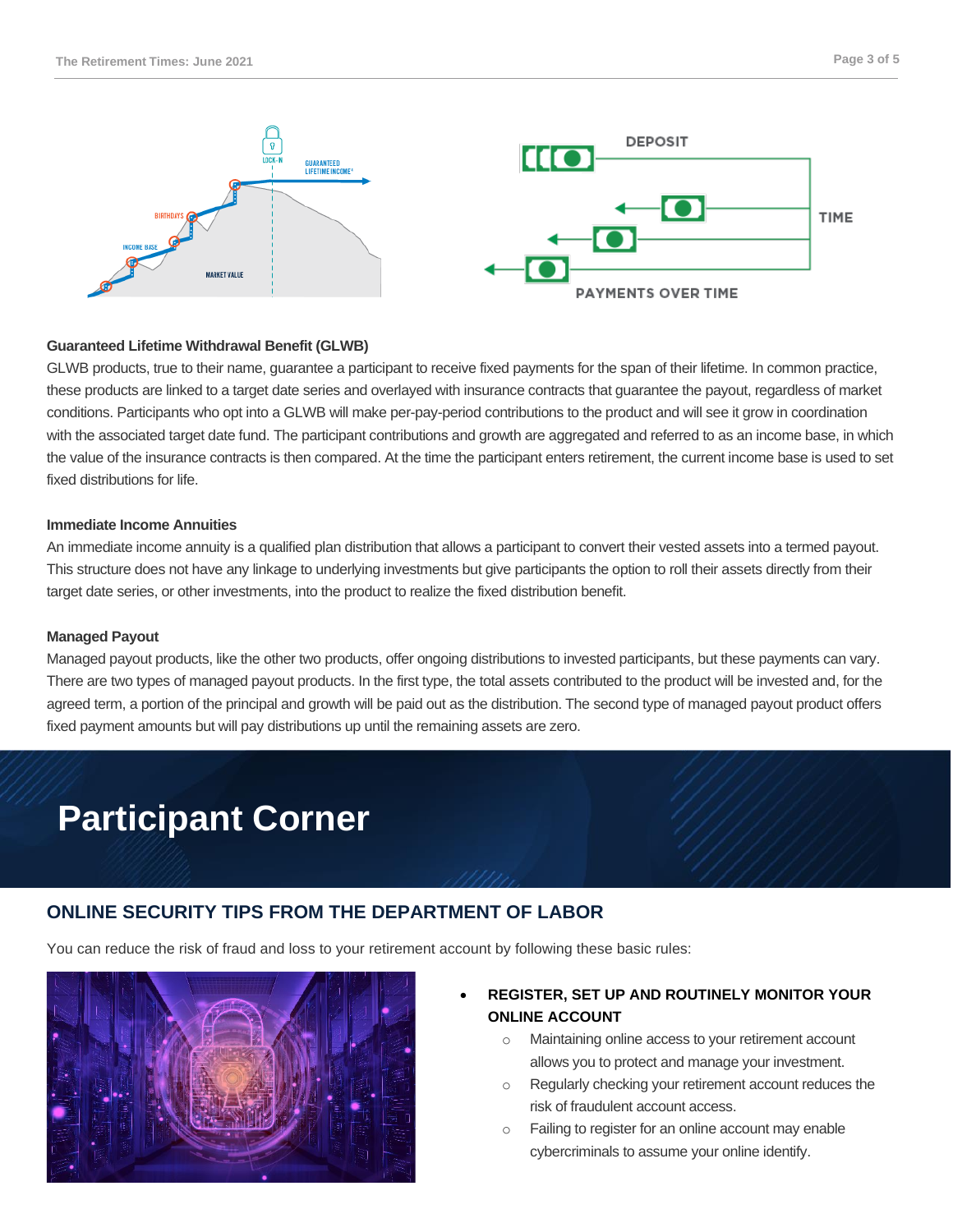### • **USE STRONG AND UNIQUE PASSWORDS**

- o Don't use dictionary words.
- o Use letters (both upper and lower case), numbers, and special characters.
- o Don't use letters and numbers in sequence (no "abc", "567", etc.).
- o Use 14 or more characters.
- o Don't write passwords down.
- o Consider using a secure password manager to help create and track passwords.
- o Change passwords every 120 days, or if there's a security breach.
- o Don't share, reuse, or repeat passwords.

### • **USE MULTI-FACTOR AUTHENTICATION**

o Multi-Factor Authentication (also called two-factor authentication) requires a second credential to verify your identity (for example, entering a code sent in real-time by text message or email).

### • **KEEP PERSONAL CONTACT INFORMATION CURRENT**

- o Update your contact information when it changes, so you can be reached if there's a problem.
- o Select multiple communication options.

### • **CLOSE OR DELETE UNUSED ACCOUNTS**

- o The smaller your on-line presence, the more secure your information. Close unused accounts to minimize your vulnerability.
- o Sign up for account activity notifications.

### • **BE WARY OF FREE WI-FI**

- $\circ$  Free Wi-Fi networks, such as the public Wi-Fi available at airports, hotels, or coffee shops pose security risks that may give criminals access to your personal information.
- o A better option is to use your cellphone or home network.

### • **BEWARE OF PHISHING ATTACKS**

- Phishing attacks aim to trick you into sharing your passwords, account numbers, and sensitive information, and gain access to your accounts. A phishing message may look like it comes from a trusted organization, to lure you to click on a dangerous link or pass along confidential information.
- o Common warning signs of phishing attacks include:
	- A text message or email that you didn't expect or that comes from a person or service you don't know or use.
	- Spelling errors or poor grammar.
	- Mismatched links (a seemingly legitimate link sends you to an unexpected address). Often, but not always, you can spot this by hovering your mouse over the link without clicking on it, so that your browser displays the actual destination.
	- Shortened or odd links or addresses.
	- An email request for your account number or personal information (legitimate providers should never send you emails or texts asking for your password, account number, personal information, or answers to security questions).
	- Offers or messages that seem too good to be true, express great urgency, or are aggressive and scary.
	- Strange or mismatched sender addresses.
	- Anything else that makes you feel uneasy.